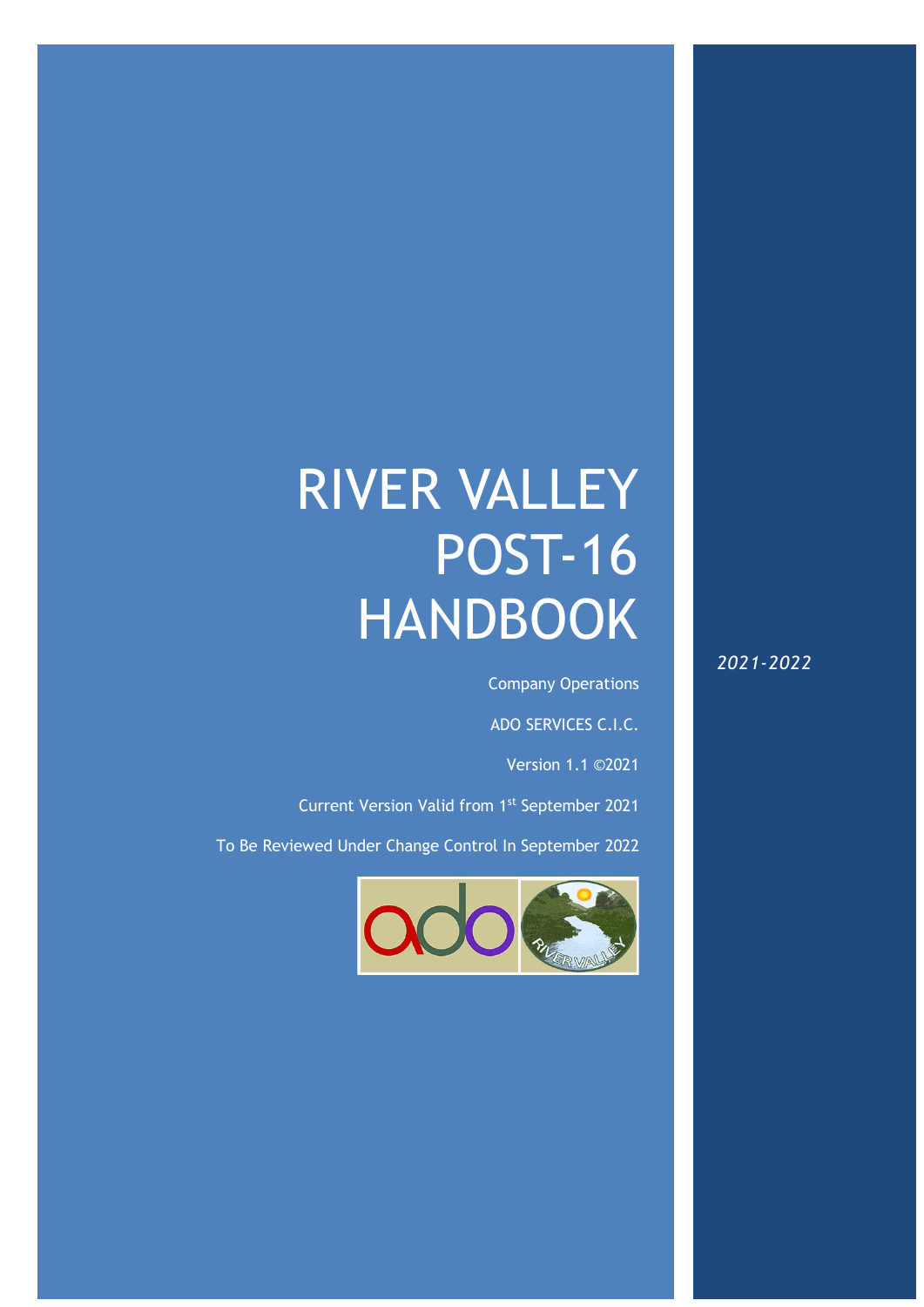# **ADO RIVER VALLEY HANDBOOK for POST-16**

**River Valley is run by ADO Services C.I.C. (ADO), a Not For Profit Community Interest Company.**

*This handbook is designed to provide important guidelines to key areas for customers and service users to follow and form part of your acceptance to all the main ADO Terms and Conditions and Operational Procedures.* 

This handbook is designed for Post-16 students to read independently. We hope it will be able to provide important guidelines to key areas for you to follow and form part of your acceptance to all the main ADO Terms and Conditions and Operational Procedures.

# **1. Operating Hours and Site Access**

The River Valley hours of operation are from **9.00am** to **3.00pm**.

Site access for vehicles is via the main gate entrance on Keats Road, where there is drop off and pick up parking spaces. The car park is accessible from **8.30am** for service users. We request that vehicles are not parked on Keats Road and our car park is utilised. Do not block any of our residential neighbour's driveways.

# If you have a vehicle of your own and are attending for a full day, please ensure that you park on nearby streets, as opposed to parking in our small car park or on Keats Road. All neighbouring streets are not restricted.

The main customer reception area opens at **8.45am** to ensure prompt access for you. However, please note that due to our thorough risk assessment procedures in the morning, we are unable to welcome you into the main learning spaces until **9am.** To access the main reception, leave the car park on foot by walking out the small green pedestrian gate, before walking past the goat enclosure and then through the green customer reception door.

Staff members will then mark you as 'present' on our register, and you will then be invited into the relevant learning zone to start your day. It really is as easy as that!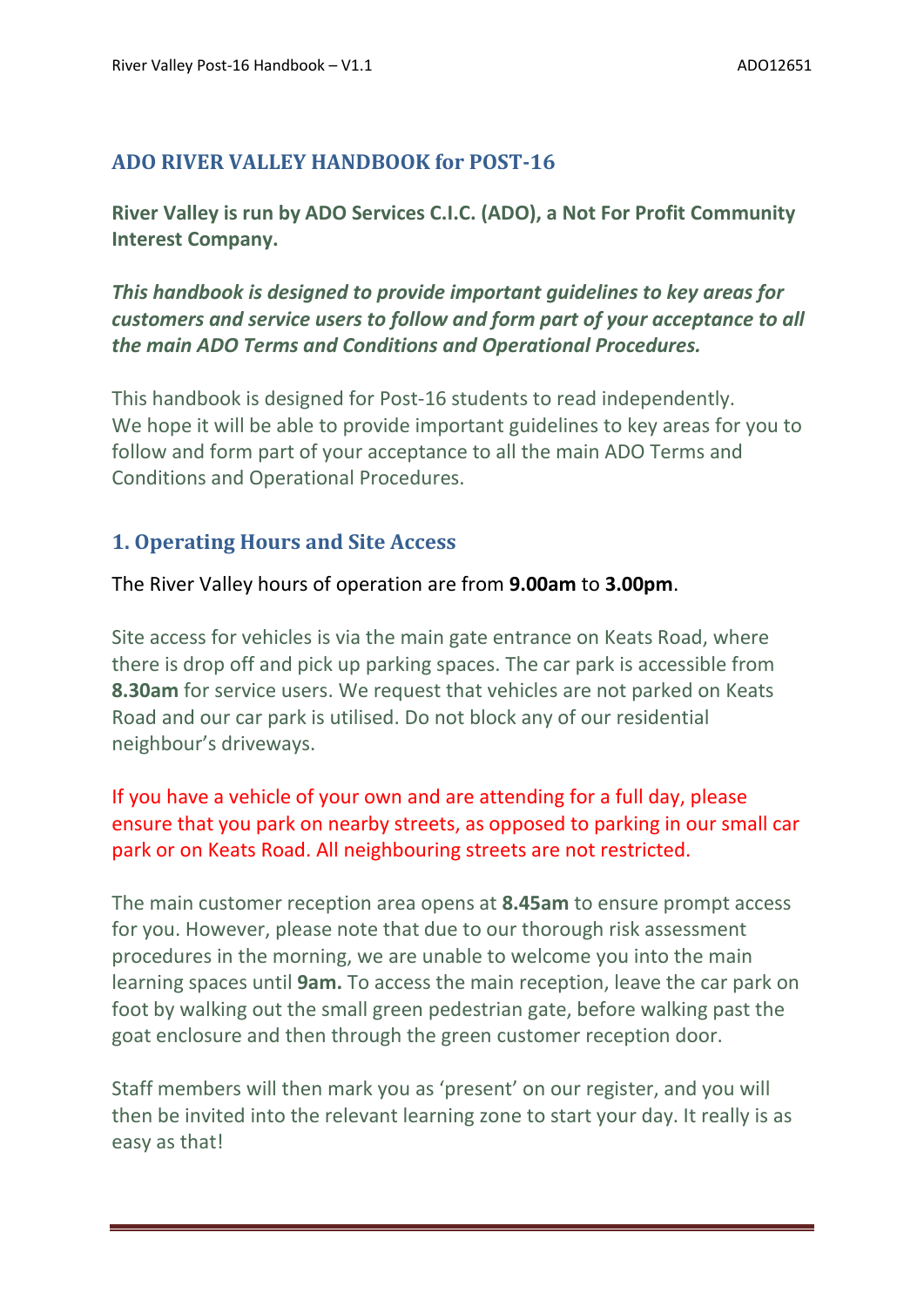If you arrive onsite early, it is recommended staying in your transport vehicle for safety in the car park until the main reception opens.

# **Please note: Vehicle owners park in the customer car park at their own risk. We cannot be held responsible for injuries or vehicle damage in the car park zone.**

Our River Valley site is on a residential street, therefore it is not advised that students wait in the street or that transport takes up street parking for residents. Please respect our local residents and support the community by using our facilities and not blocking driveways.

## **2. Absence and Lateness**

If you have not arrived on site by **9:15am** and ADO has not been advised accordingly, the ADO main office will contact the Parent-Carer, and or supporting professionals to confirm you have not arrived. Please note, that as you are a Post-16 student, we may contact you directly if you are absent to explore the reasons why.

To report absences or lateness, please call the main office number on **020 8850 6778**, selecting option 1 and then leaving a voice message, which will be emailed immediately to the River Valley staff team. Alternatively, please send an email to **[education@adoservices.co.uk](mailto:education@adoservices.co.uk)** that outlines the detail of any absence or lateness.

For more information and further guidance on attendance, please refer to our **Attendance Policy.**

## **3. A Day in our Post-16 Provision**

Our day begins at **9.00am**. You will have 15 minutes to register, store your belongings away and prepare for the day.

You will then have one lesson from **9.15 to 10am** with a morning snack from **10 to 10.15am**. This is then followed by a further two lessons.

Post-16 students break for lunch at **12 Midday** for 45 minutes, with the afternoon register being taken from **Midday** to **12.15pm**.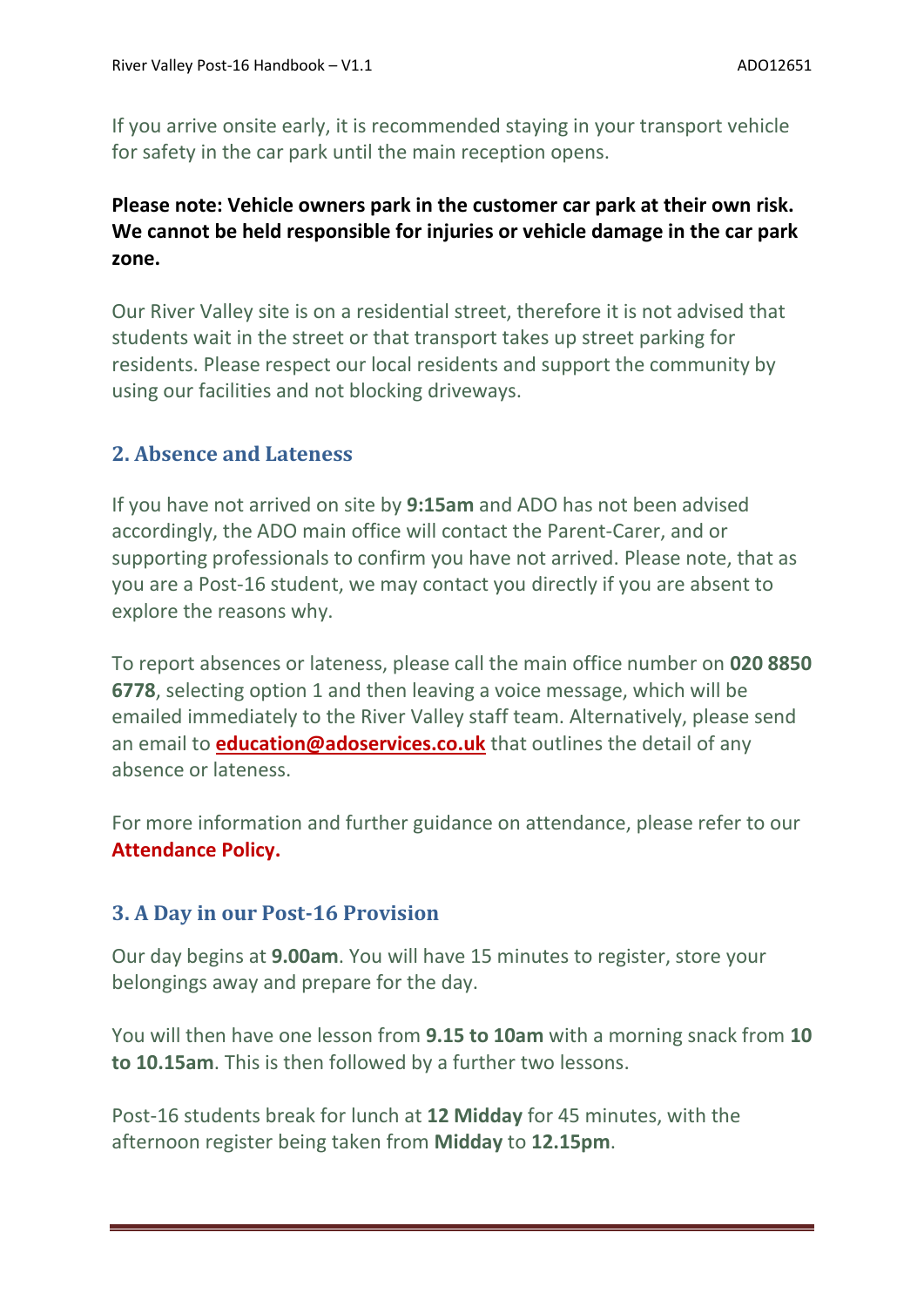From **12.45-1.30pm** is the first afternoon lesson, followed by a short break from **1.30 to 1.45pm**. After the afternoon break, you then have one remaining lesson from **1.45-2.30pm**. (Please note that as standard, Post-16 students are actively encouraged to engage in 'Independent Learning' throughout our timetable and therefore you may see free periods in certain lesson slots). From **2.30 to 3pm** is our 'Relaxation and or Mindfulness' session. This time is where peer groups are supported by our staff and have the opportunity to engage in therapeutic activities that focus on the present moment, which is to help calm and reground, prior to going home. Some students also access a 1:1 therapeutic session within the school day (based on assessment and referral request).

**3pm** is the finish time for you (unless agreed otherwise). You can be collected by transport or parent-carers. **However please note that standard procedure for any Post-16 student is to leave main site independently, whether you are making their own way home or being collected.** If this is not possible, then please ensure we are notified of the situation so we can best support you.

## **3.2 Peer Mentoring**

At ADO we actively encourage and promote 'Peer Mentoring' on site. This means that we encourage older students to spend focussed lessons supporting those in younger key stages. By doing this, we see a positive effect throughout the setting including, more responsible attitude of older pupils and better social bonds across school years.

Peer Mentoring is an important part of our mission to promote 'Mutual-Respect' amongst students and mitigate any forms of prejudice or bullying.

## **3.3 Lessons and Curriculum**

In our Post-16 provision, we encourage our students to play a big part of the subject choices. We appreciate that each of our students may be learning at a different pace and therefore allow you as individuals to take some responsibility and ownership over subject pathways.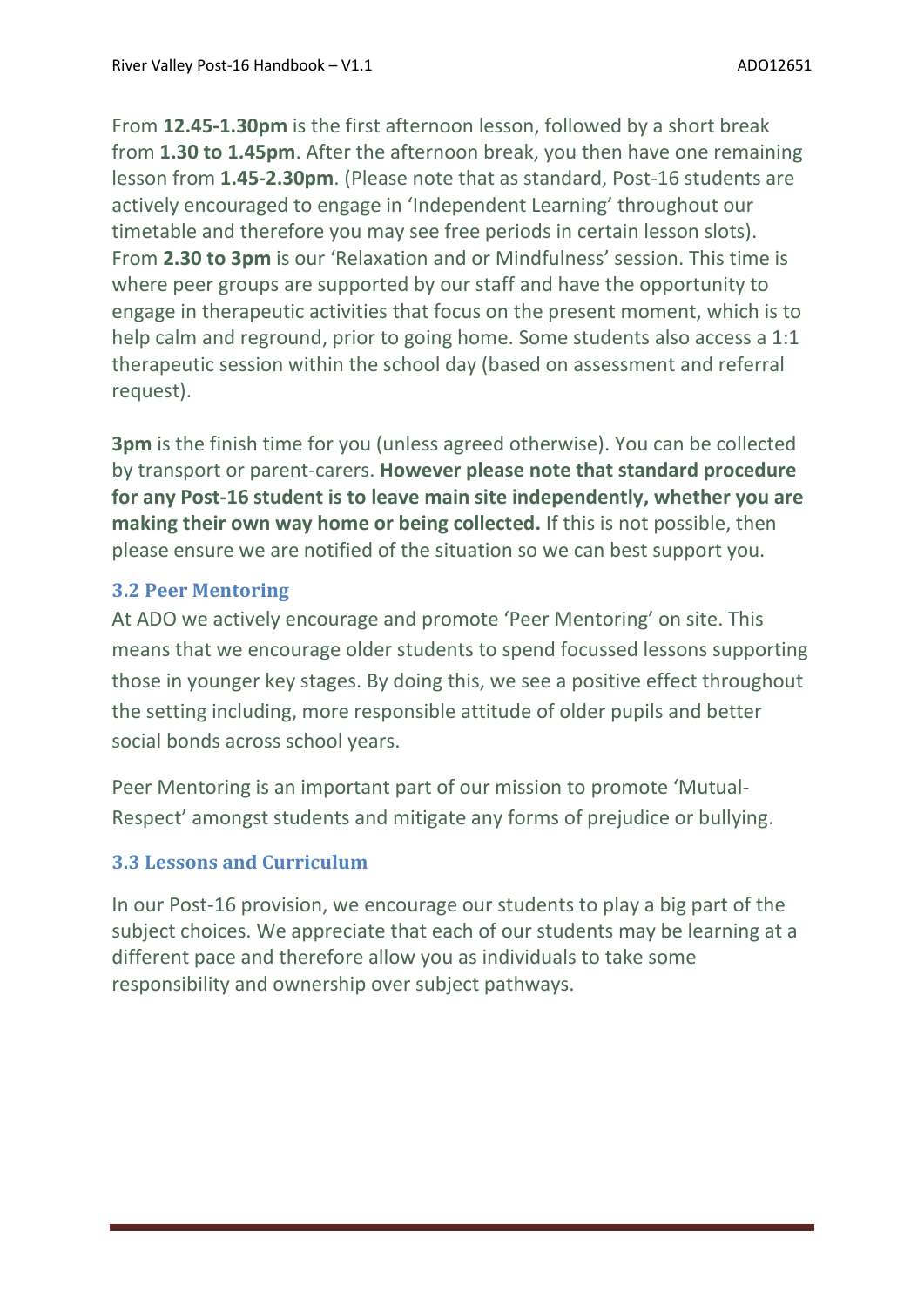We provide specialist career pathways in line with our ethos and as agreed with individual students prior to the start date, these pathways are listed below:

- ➢ Animal Science
- ➢ Equine Studies
- ➢ Adventure Sport
- ➢ Business Studies
- ➢ Health and Social Care
- ➢ Technology
- $\triangleright$  Countryside and Environment
- ➢ Functional Skills (Mathematics/English/ICT)

These career pathways will allow you to have access to recognised courses, which could lead to relevant qualifications such as AQA Unit Awards, BTECS, and Functional Skills.

You will be invited to attend 'Individual Learner Plan' meetings every 6 weeks, which will help you to set goals and manage your study progress.

Although we do have heated and lighted indoor spaces, our lessons are frequently delivered outside, so it is important to consider if this would suit you as an individual!

# **4. External Trips**

You will occasionally leave the site with the supervision of staff members, for pre-planned external trips. This could include, but is not limited to, local open recreational spaces, parks, woodlands, therapy dog walking in nearby residential areas, fitness centres, outdoor water sport centres, climbing centres and equine facilities.

If you wish NOT to attend an external trip, you will need to ensure that we are updated so we can make other arrangements for you on that day.

If you display negative or challenging behaviour whilst on an external trip, we will follow our 'Behaviour Modification Policy' to take relevant action. (We are sure that this will not be necessary, as you will demonstrate maturity and be a responsible role model for your peers)!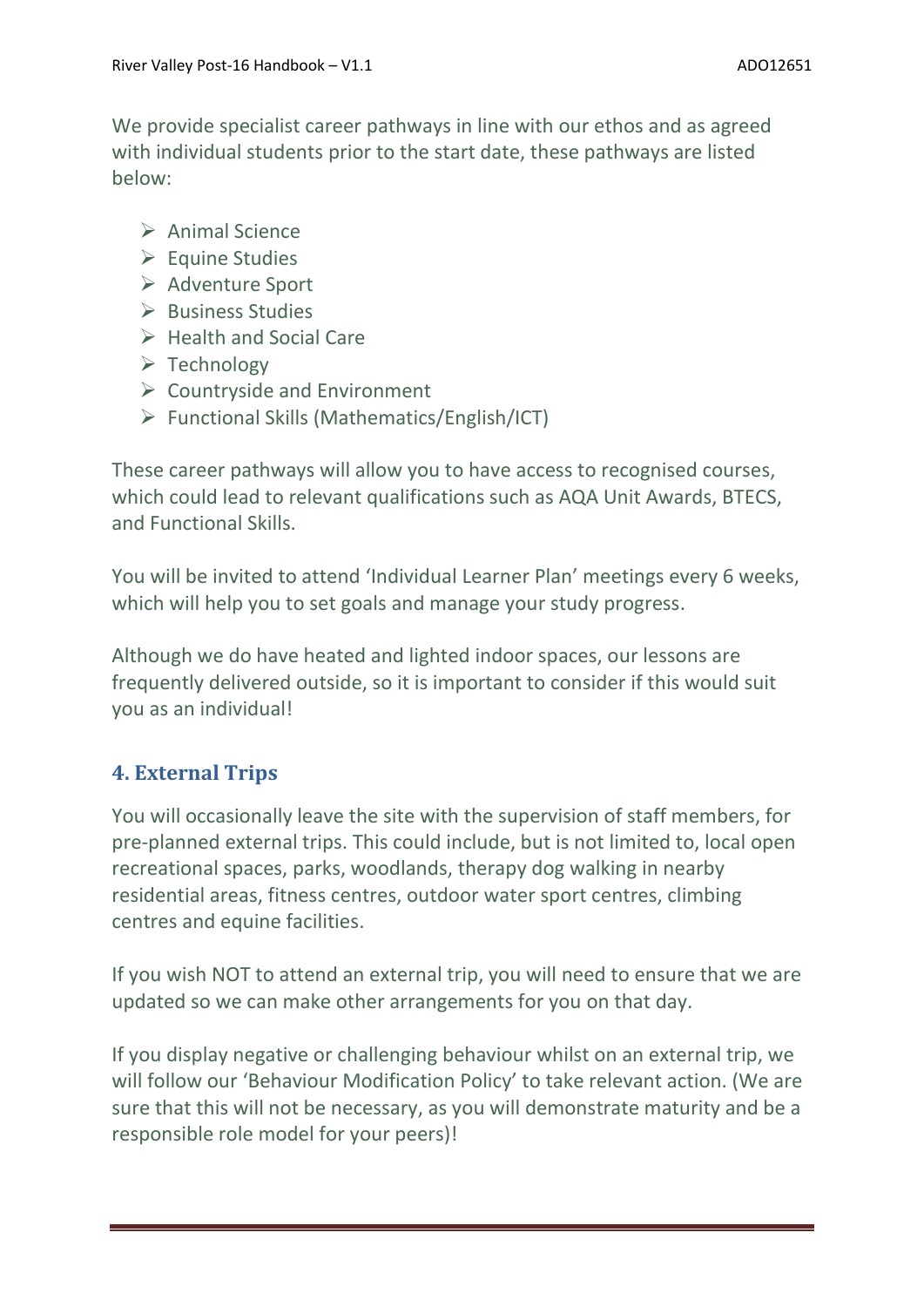## **5. Homework**

Dependent on your chosen pathway, we may set weekly homework for specific subjects, and your submissions would work towards qualifications, such as AQA, BTEC or Functional Skills.

Any set homework will be discussed with you, and a clear due date and method of submission will be explained.

# **6. Transport**

ADO does not organise transport to or from the setting. This must be arranged privately or through the supporting professionals. The ADO main office must be advised of the transportation plans so we know who to expect and can contact them in case of an emergency collection.

# **7. Subsistence**

When attending our provision, we ask that you bring a healthy packed lunch and refillable water bottle. We also recommend bringing additional healthy snacks for break times (you are a growing teen after all)! We operate a healthy eating policy and like to ensure that our students bring lunches that are within our healthy eating policy guidelines.

We are happy to support you with alternative ideas for lunches should you need it.

As part of our promise to the environment, we ask you to be mindful of environmental factors, and therefore limit single use items such as plastic.

# **8. Clothing and Footwear Requirements**

If you are attending ADO then you will be having lessons at the outdoor Poets Corner Centre location and therefore, you must be prepared to attend dressed in suitable named clothing and footwear for the occasion.

For all seasons, please ensure you attend in base layers including trousers or leggings. Skirts, shorts and dresses are **not** suitable for the Outdoor Education site as they provide little protection against weather and when in the woodland areas.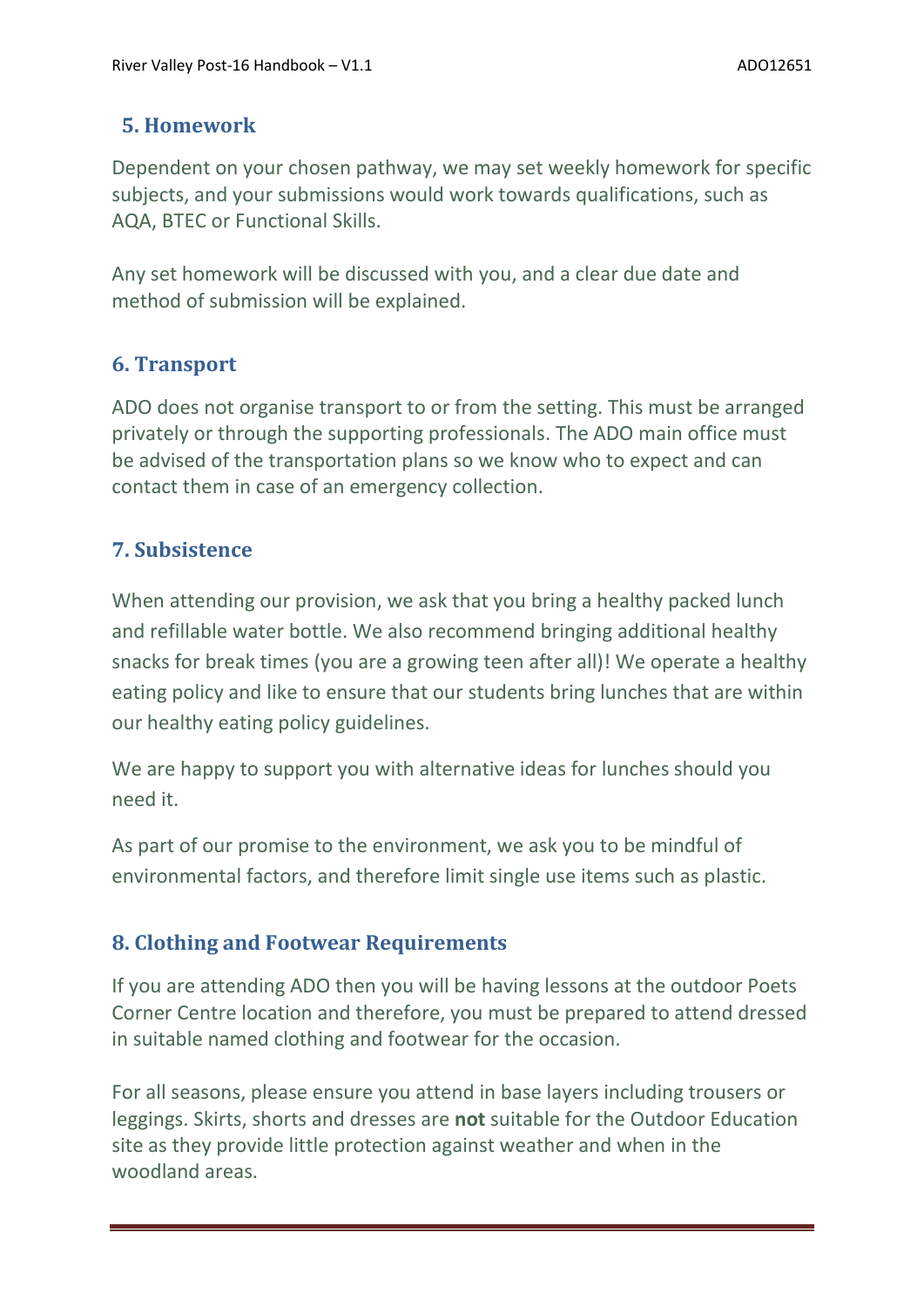Sensible outdoor shoes are required, for example outdoor walking boots or wellies for wet or winter weather. CROCS, flip-flops or open toe sandals are **not** permitted as these are not suitable for our outdoor activities and do not provide foot support on uneven ground. In winter months, we recommend wellies should be worn with good quality thermal socks as this footwear can prove cold if worn for the full day.

We request that you attend with an appropriate bag, such as a backpack to store your belongings. There will be fresh drinking water available for bottle refills. Hand washing stations are supplied throughout our learning areas and hot water stations are also situated in multiple zones, in addition to a functioning hot shower that can be used in specific circumstances.

If you have turned up wearing inappropriate clothing that are either not conducive to the weather or for the activities they will taking part in, ADO Staff have the right to request that you wear spare, additional, or replacement clothing that we have. If you refuse to wear these items and if we feel this puts you at risk from injury or illness, ADO reserves the right to send you home. You can of course return later in the day if you are then dressed appropriately.

All ADO students must attend with a full change of spare clothes to avoid any emotional dysregulation or discomfort from any potential accidents that may arise.

You will have use of a locker for their bags during the school day.

#### **8.1 Cold and Wet Weather**

On cold days, please ensure that you attend with suitable thermal base layers of clothing to retain heat and keep you comfortable.

We ask that you have a named hat or cap suitable to the seasons. Gloves are required and waterproof gloves are highly recommended. A raincoat with a hood is a necessity for every day in attendance.

With the great British weather, who knows whether it will rain or shine so please attend prepared.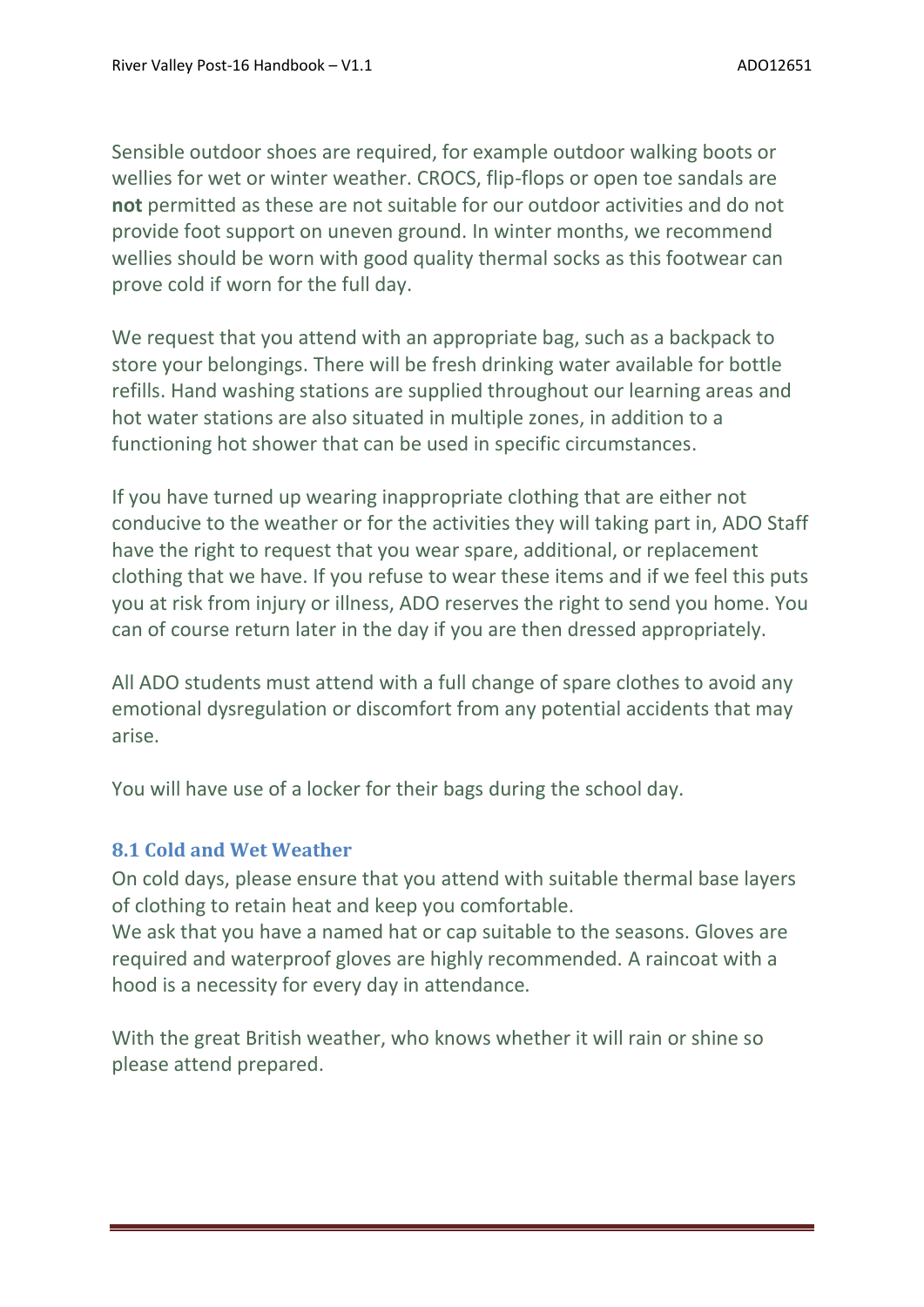#### **8.2 Hot Weather**

Please ensure you attend with a suitable high factor sun cream (minimum factor 30), which you can apply directly when needed. If the weather is very warm, it may be advisable to bring insect repellent. Over-knee length shorts as minimum or leggings-cargo trousers with t-shirts must still be worn as this will provide some protection against sunburn or scratches in our forest and woodland areas. Skirts and dresses are not suitable attire for our activities and forest sessions.

# **Mobile Device and Phone Access**

Students that are **NOT** in Post-16 are discouraged from bringing any smart or mobile device to ADO, however if this cannot be avoided, they will need to be handed over at our gate to staff at the start of the session and given back at the end.

As you are a Post-16 student, you will be asked to lock your phone away but you will be able to access it at break times (pending responsible behaviour).

Please read the **Mobile Phone & Smart Device Policy** for all specific conditions for all age groups and services. Those needing a mobile phone for medical reasons may be exempt.

If your parent or carer needs to contact you during the day, this can be arranged via ADO on site mobiles. If this applies to you, please email your specific requests to **[education@adoservices.co.uk.](mailto:education@adoservices.co.uk)**

# **10. Medication**

Staff members are only allowed to administer drugs if they have been prescribed by a doctor and staff members have written permission from the customer stating frequency and dosage.

If you have any allergies including hay-fever or fur allergies, we strongly recommend you provide a named GP prescription bottle of antihistamine or equivalent in order that we can support you onsite as required. If an allergy flare up is impacting your enjoyment and participation and we do not have any medication to administer, we will call the relevant contact to advise them and arrange collection (if required).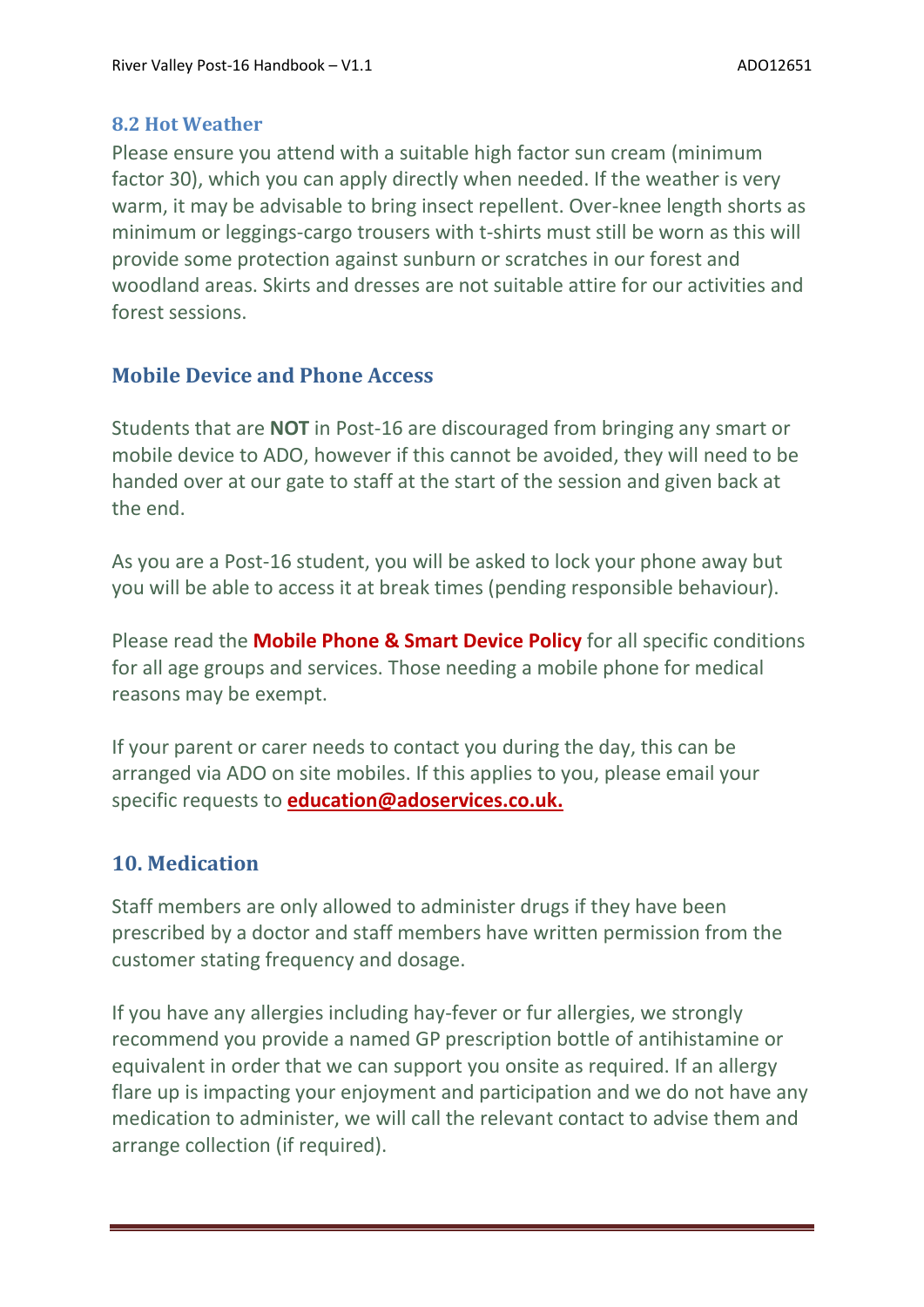Members of the core ADO River Valley team are first aid qualified and are trained carrying a medical kit at all times.

Staff will administer first aid to you, if and when needed. If you or your Parent-Carer opts to **NOT** to receive medical attention, they must send a signed letter that is sent to the ADO business office and also confirm with them over the phone.

# **11. Photography**

If you or your Parent-Carer does **NOT** want you to have images taken at ADO, we must receive a written email or letter to the ADO office and confirm via telephone at the point of when they are on-rolled.

As part of ADO's growth and development, photos may be used within the ADO website, social media platforms, paper promotions, display boards etc. The photos are to help illustrate our services. ADO will never link an individual's name to their photo, without further confirmation from parentscarers, or individuals themselves. ADO will never sell images or share them with third parties.

If you are completing qualifications such as AQA, Functional Skills or BTECs, ADO staff may need to photograph you completing practical work as part of the course evidence requirements. Photo permission is not required for this as evidence is a compulsory part of completing a course.

# **12. Challenging Behaviour**

Due to the nature of students and young people referred to River Valley, challenging behaviour can arise. We ask for your maturity and responsibility as a Post-16 student. Please ensure that you channel any frustration you may feel at a situation into determination to follow the correct lines of communication. We have many staff and assigned individuals that are on site to help you if you need support surrounding your emotional regulation.

Full details can be viewed in our **Behaviour Modification Policy** in the ADO Library on our website. All challenging behavior is recorded within **Incident Forms** and the relevant contacts will be advised of incidents accordingly.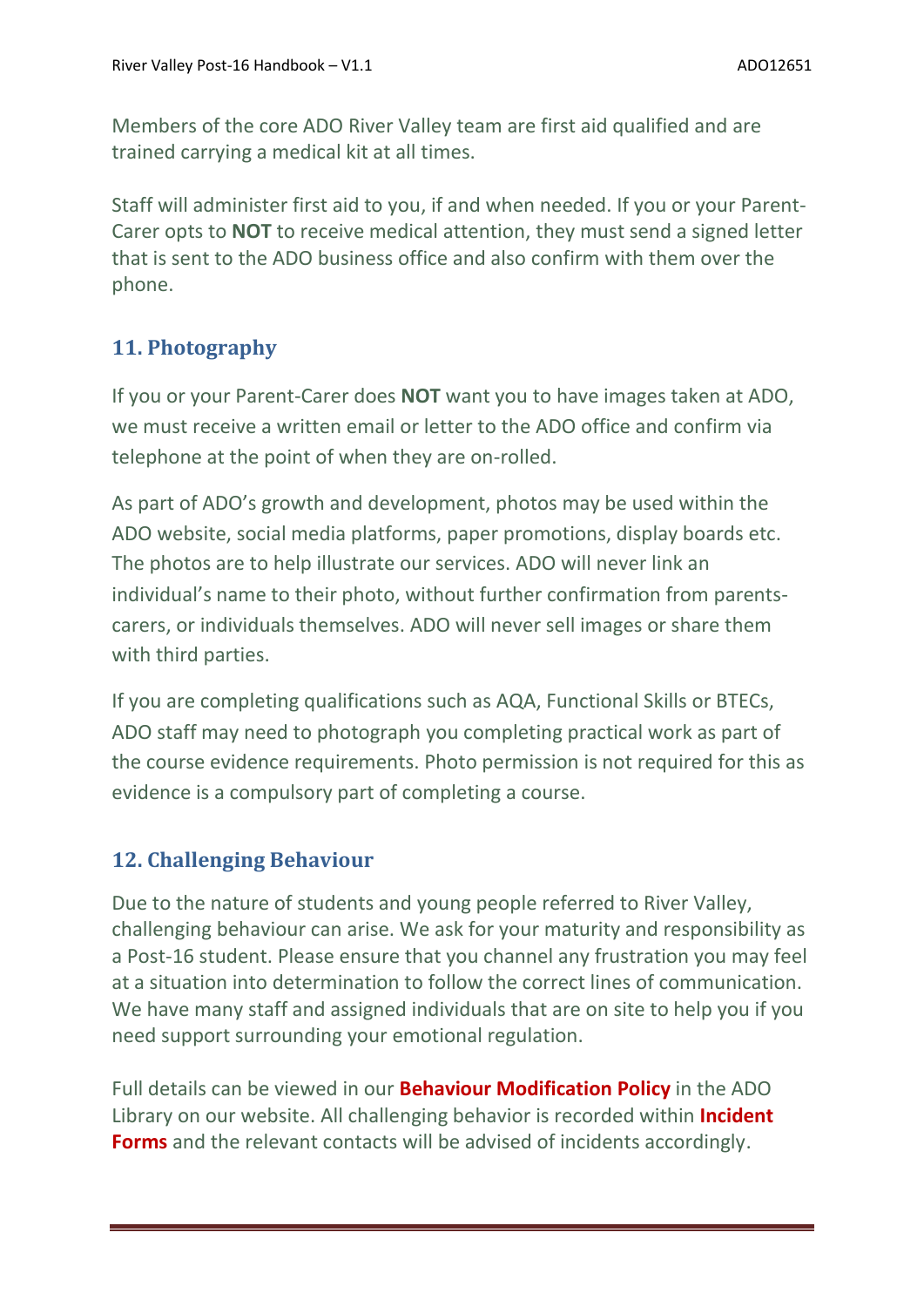# **13. Safeguarding**

At ADO, we take the safety of our students, staff and wider stakeholders very seriously. As a Post-16 student, we ask that you join us in taking responsibility for ourselves, and those around us.

If you have a concern relating to yourself or someone around you, please do ensure that you ask to speak directly to one of our friendly 'Designated Safeguarding Officers' (they can be found at the bottom of this handbook).

We appreciate that it can be nerve racking having to speak about a worry that you have, but it is something that has to be done in order to help explore and mitigate further concerns.

Please refer to our **Safeguarding Policy** for further information.

# **14. ADO Policies and Procedures**

If you wish to read our full un-edited copies of all the relevant policies and procedures for the ADO Education team and all associated services, including the River Valley, they can be found on the main ADO River Valley website within the ADO Library at **[www.adorivervalley.co.uk](http://www.adorivervalley.co.uk/)** .

# **15. Post-16 Provision Checklist**

- [ ] Labelled Required Medication (including allergy medication if needed)
- [ ] Packed Lunch
- [ ] Snacks
- [ ] Refillable Drink Bottle
- [ ] Suitable Outdoor Clothing
- [] Waterproof jacket/coat with hood
- [ ] Warm Layers of Clothing
- [  $|$  Cold Protection Hat, Scarf, Gloves, Extra Socks
- [ ] Heat Protection Hat-Cap and Sun Cream (minimum factor 30)

[ ] Comfortable Waterproofed Trainers or Outdoor Boots *(Note: Footwear Can Get Very Muddy!)*

[ ] Wellies or Waterproof Outdoor Boots